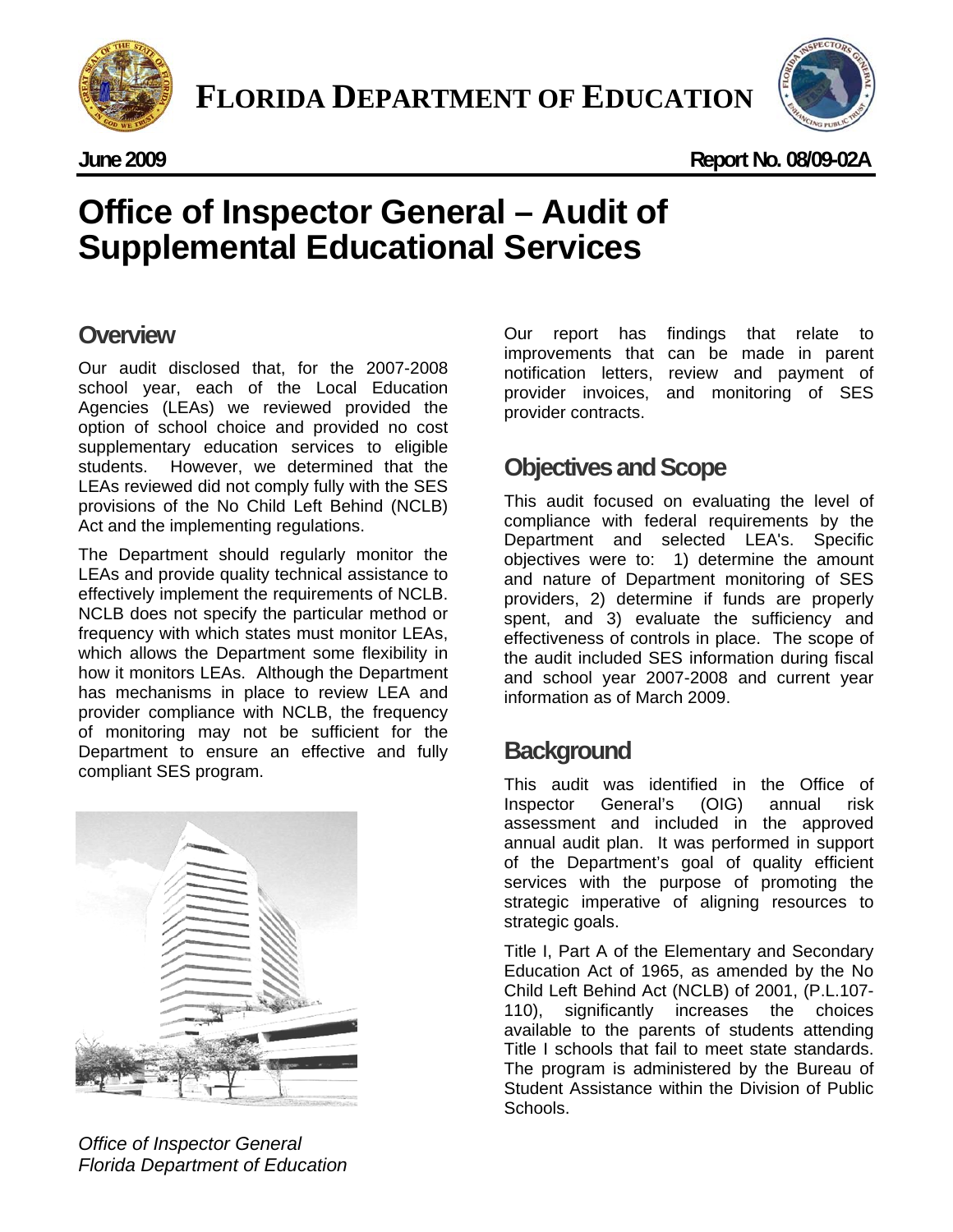Title I, Part A requires LEAs to offer Supplemental Educational Services to students from low-income families when the students attend a Title I school that is in the second year of school improvement or identified for corrective action or restructuring. Under the No Child Left Behind Act of 2001, Title I schools that do not make adequate yearly progress (AYP) for two consecutive years are identified for school improvement. Title I schools that do not make AYP for four years are identified for corrective action and Title I schools that do not make AYP for five years are identified for restructuring. A low-income family is determined based on the student's eligibility for free or reduced price lunch under the National School Lunch Program.

Title I schools that have not made AYP in increasing student academic achievement for two consecutive years must provide parents of eligible children with the opportunities to either transfer the student to a better performing school or receive tutoring that is free of charge to the parent. This tutoring is limited by a per student cap of available funding and the fees charged by service providers. The fees charged range from \$40 to \$80 per hour per student. The average fee for all providers is \$50 per hour.

SES consists of tutoring, and other educational interventions that are designed to increase the academic achievement of students. These services are provided in addition to normal instruction during the school day. SES is provided to students in subjects such as reading, language arts, and math. Providers are approved by the Department and selected by the student's parent or guardian. They provide the services to eligible students under agreements with LEAs. SES providers must align their instructional programs with state academic achievement standards and tailor their services to the academic needs of individual students. The Department is the state educational agency responsible for administering NCLB, Title I, Part A, approving SES providers, and monitoring the quality and effectiveness of services offered by the approved providers.

The Department is required to identify organizations, both public and private, that

qualify to provide supplemental educational services. Parents of eligible students are then notified, by the LEA that supplemental educational services will be made available, and parents can select any approved provider that they believe will best meet their child's needs in the area served by the LEA or within a reasonable distance of that geographic area. The LEA, usually a school district, signs an agreement with the provider selected by a parent, and the provider then delivers tutoring services to the child and reports on the child's progress to the parents and to the LEA.

During the 2007-2008 school year, the Department of Education (Department) allocated Title I funds totaling \$575,476,808 to local educational agencies (LEAs), out of which \$113,138,972 was expended for Supplemental Educational Services (SES).

# **Methodology**

This audit was conducted in accordance with the *International Standards for the Professional Practice of Internal Auditing*, published by the Institute of Internal Auditors. Information was gathered by reviewing procedures and program files, researching federal and state laws, interviewing appropriate Department and district staff, and reviewing selected contract documentation during the audit period. Contract payment processing and contract monitoring also were reviewed. Information regarding SES administration was obtained from school districts representing varying sizes and locations in the state: Broward, Dade, Gadsden, Hillsborough, Leon and Wakulla. This information was used to evaluate the nature and scope of LEA oversight of SES providers.

# **Internal Controls**

Improvements are needed in controls relating to parental notification and the payment of provider invoices. Internal controls over invoice payment are weak in some LEAs. Audit findings presented below provide specifics on these items.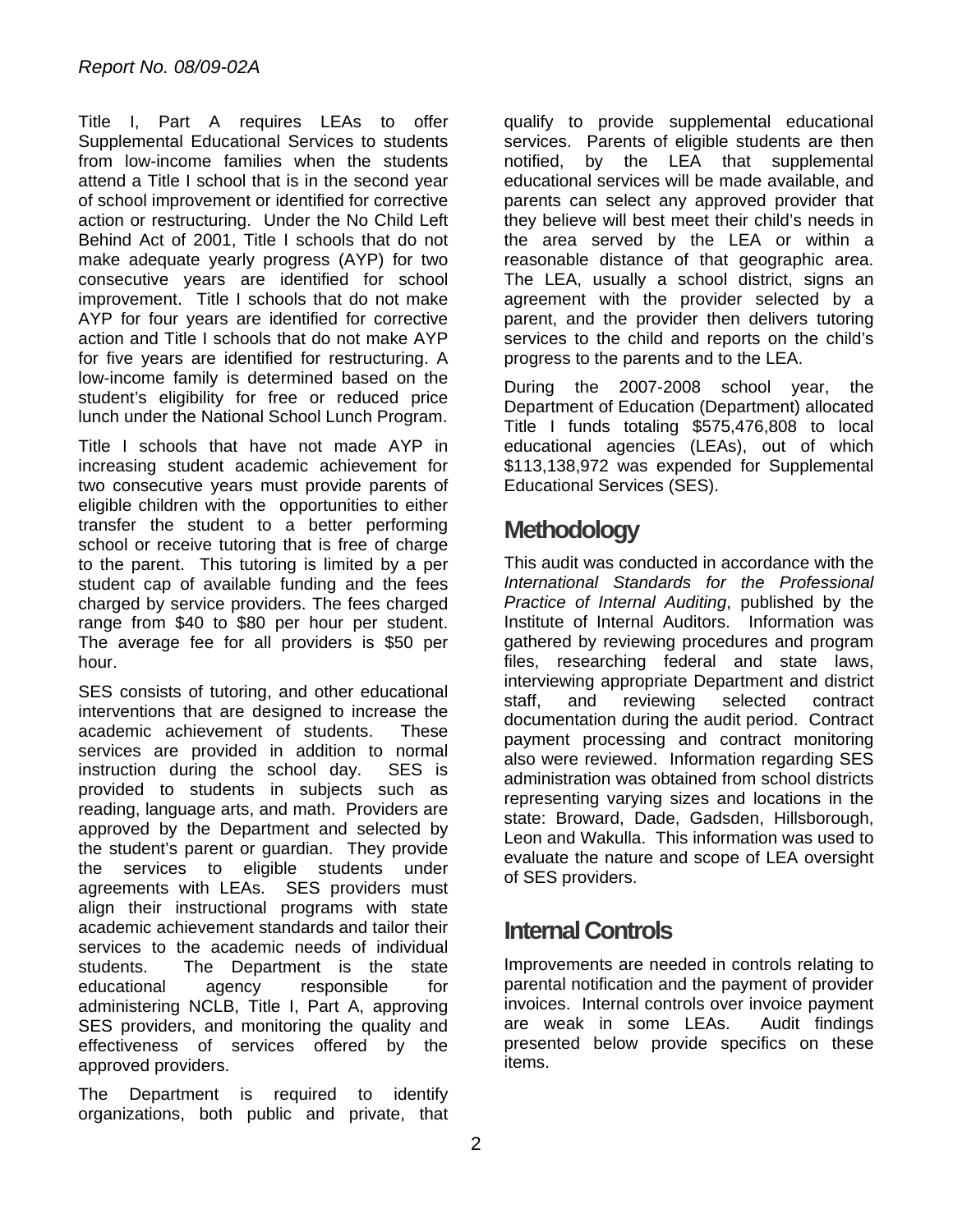# **Adequate Yearly Progress Determination**

AYP performance targets were established when the Department initially submitted its reading and math proficiency targets for approval by the U.S. Department of Education on January 31, 2003. Annual targets through 2013-14 were established. Established AYP performance targets for 2007-2008 in reading and math were 58% and 62% respectively.

Based on our audit, the Department (1) provided AYP determinations to LEAs before the beginning of the school year, (2) identified and provided an approved list of SES providers to the LEAs, and (3) conducted onsite monitoring of seven (10%) LEAs and 33 providers, and conducted desktop monitoring of five (7%) LEAs and 17 providers. In addition, each of the six LEAs we reviewed provided the option of school choice and no cost supplemental education services to eligible students. However, we noted that the Department did not use a risk based process for selecting and reviewing LEAs and providers, and has not developed internal policies and procedures for reviewing LEAs.

### **Finding 1 - Certain Local Education Agencies reviewed did not comply fully with the parental notification provisions of NCLB.**

We reviewed parental notification letters from six LEAs (Dade, Broward, Gadsden, Hillsborough, Leon and Wakulla). Although the notifications sent by Dade, Leon and Wakulla school districts provided the school's academic performance, the letters did not clearly explain how the school compares in terms of academic achievement to other schools served by the local educational agency. We also noted that some of the letters did not:

- Explain how the school identified for school improvement is addressing the problem of low achievement (Broward, Dade, Leon and Wakulla).
- Explain clearly how parents can become involved in addressing the academic issues

that caused the school to be identified for school improvement (Leon).

- Include an explanation of the parents' option to transfer their child to another public school with transportation provided by the LEA (Dade).
- Provide the identity of approved SES providers that are within the local educational agency or whose services are reasonably available in neighboring local educational agencies (Broward, Dade, and Leon).
- Provide a description of the services, qualifications, and demonstrated effectiveness of each provider (Broward, Dade, Hillsborough, and Leon).
- Publish and disseminate information regarding corrective action taken at the Charter School of the Arts, Sciences and Technology (C.O.A.S.T.) to the public and to the parents of each student enrolled in C.O.A.S.T. (Wakulla)

Section 1116 of NCLB and chapter 34, Code of Federal Regulations, requires states to review LEAs for compliance with the school choice and SES provisions and outline requirements for school choice and SES parental notification letters. Local education agencies must promptly provide parents of each student enrolled in a school identified for improvement with notice that includes, among other things, (1) an explanation how the school compares in terms of academic achievement to other schools served by the local educational agency and the State educational agency involved; (2) an explanation of how the school identified for school improvement is addressing the problem of low achievement; and (3) an explanation of how the parents can become involved in addressing the academic issues that caused the school to be identified for school improvement. Additionally, LEAs are required to publicize and disseminate the results of the annual AYP progress review to parents, teachers, principals, schools, and the community.

Local education agencies are also required to provide, at a minimum, annual notice to parents of (1) the availability of services and how parents can obtain the services for their child;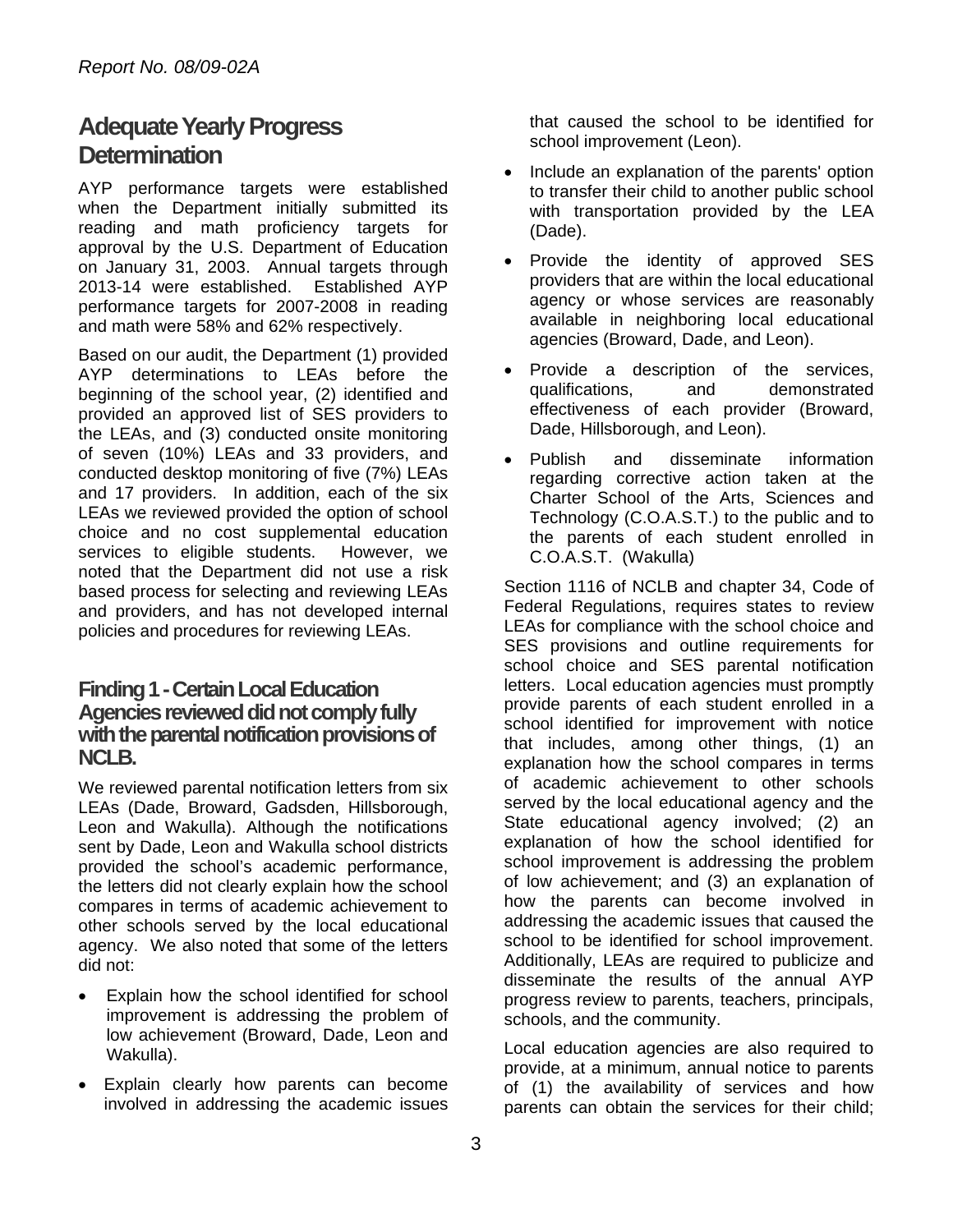(2) the identity of approved providers within or near the LEA; and (3) a brief description of the services, qualifications, and demonstrated effectiveness of each provider. The state, LEA, or school is required to provide information to parents directly, through such means as regular mail.

By not including this information in school choice and SES parental notification letters, some of the LEAs we sampled did not comply with Section 1116 of NCLB and 34 C.F.R., which list the required information for parental notification letters. As a result, parents may not have been fully informed about the status of their child's school and may not have been able to make a fully informed decision whether to transfer the child to another school or receive SES.

#### **Recommendation**

The Department should direct LEAs to enhance public notification of how the low performing school compares in terms of academic achievement to other schools served by the LEA. The notification should also discuss what schools identified for improvement are doing to address the problem of low achievement, and how parents can become involved in addressing the academic issues that caused the school to be identified for improvement.

The Department also should explore ways to improve the SES letter by consistently identifying providers and describe the qualifications and evidence of effectiveness for each provider. This may include stating the number of service hours each is willing to provide based on their fees.

## **Finding 2- Certain LEAs we sampled lacked adequate internal controls over the payment process for provider invoices.**

Although all LEAs require the provider to submit monthly invoices accompanied by attendance records and progress reports, the signature requirements to verify student attendance were not consistent. Gadsden and Wakulla require that the tutor sign the attendance form for each student. Dade and Leon require that the student initial their own attendance sheets. Only

Broward and Hillsborough required parent signatures to verify attendance and duration of tutoring sessions.

Based on our review of the invoice payment processes, we found that five of the six LEAs we sampled (Dade, Gadsden, Hillsborough, Leon and Wakulla) did not have written internal procedures for the review and payment of provider invoices that were formalized and in use during the audit period. Broward provided a procedure from 2007-2008 that discusses the process of reviewing a provider invoice and the required parent signature confirming student attendance. Hillsborough and Leon provided procedures that were subsequently prepared during the 2008-2009 school year. The LEAs' SES contracts require the providers to submit invoices and student attendance records. However, an internal operating procedure that the Title I staff can use in their review and approval of invoices was not prepared for 2007- 2008.

Written procedures provide greater consistency in operations and establish internal controls over business activities. Such procedures provide a record of approved processes that can serve as a training tool for new employees.

Federal regulations contain the standards for financial management systems that apply to LEAs receiving Federal grant funds. Code of Federal Regulation § 80.20(b)(3), addresses internal control, and states that "effective control and accountability must be maintained for all grant and sub grant cash, real and personal property, and other assets." The LEAs must have internal control procedures, such as attendance verification and written procedures in place to ensure the appropriate use of Title I funds for SES.

The districts mentioned above primarily offer SES to elementary and some middle school students. Having students initial attendance reports to support provider billing is a weak control and does not provide sufficient assurance that services are provided. Although NCLB does not specify the review methods for provider invoices, students initialing their own attendance reports should not be relied upon for invoice payments.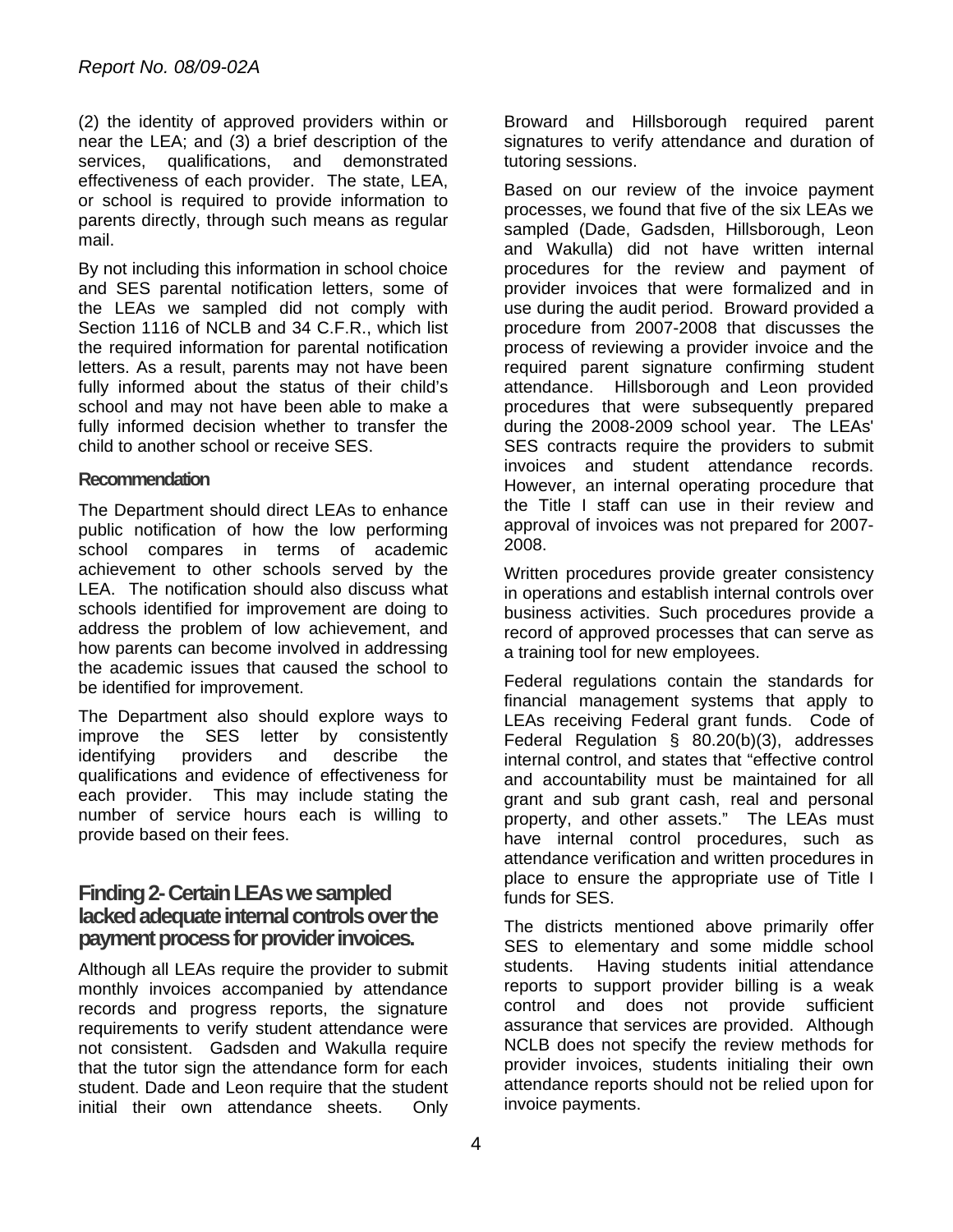#### **Recommendation**

The Department should advise LEAs to strengthen their internal control over payment of SES provider invoices to provide reasonable assurance that Title I funds are used to pay for services provided to eligible students.

## **Finding 3 – SES contracts were not in full compliance with NCLB requirements.**

Contracts that the six sampled LEAs executed with SES providers during the 2007-2008 school year did not include all of the elements required by the applicable NCLB provisions. Additionally, some contracts did not provide a cap on the total amount of funding for tutoring services to students.

We noted the following in the contracts:

- 1) Four LEAs did not show the hourly rate that the providers charge (Dade, Broward, Leon and Wakulla). Since the hourly rates define the number of tutoring sessions, this information is relevant to parents selecting the best SES provider for their child's needs. Without knowledge of the provider hourly rates or the resulting number of service hours provided based on the rates, the parents were not afforded the opportunity to make a well informed decision on selecting a provider.
- 2) Although the contracts mentioned maintaining "fiscal" records for five years, they did not contain any references to the maintenance of other documents such as records of progress reports provided to parents or the results of student academic assessments. Additionally, although not a required element of NCLB, the contracts did not include a provision regarding incentives or awards to students as required by Section 1008.331, Florida Statutes.
- 3) With the exception of Gadsden School District, contracts in the LEAs sampled did not include a timetable for improving student achievement. In the case of students with disabilities, the student's individualized education plan is required by NCLB, Section 1116(e)(3)(A).
- 4) The SES contract used by Broward School District did not contain the following elements required by NCLB. NCLB references follow each element:
	- Description of how the student's parents and teacher(s) will be regularly informed of the student's progress - Section 1116(e)(3)(B),
	- Provisions for terminating the agreement if the provider fails to meet the goals and timetables - Section 1116(e)(3)(C),
	- Provisions with respect to the LEA making payments to the provider for SES, which can include provisions addressing missed tutoring sessions - Section 1116(e)(3)(D), and
	- An assurance that supplemental educational services will be provided consistent with applicable health, safety, and civil rights laws - Section 1116(e)(5(C).

5) The SES contract used by Wakulla School District did not contain the following NCLB elements:

- How the student's progress will be measured - Sec. 1116(e)(3)(A),
- Description of how the student's parents and teacher(s) will be regularly informed of the student's progress - Sec. 1116(e)(3)(B), and
- Provisions for terminating the agreement if the provider fails to meet the goals and timetables - Sec. 1116(e)(3)(C).
- 6) The Hillsborough School District contract did not include a description of how parents and teacher(s) will be regularly informed of the student's progress per Section 1116(e)(3)(B).

7) The Leon School District contract did not discuss how student's progress will be measured and did not include a provision with respect to the LEA making payments to the provider for SES.

#### **Recommendation**

The Department should instruct LEAs to ensure that their contracts with SES providers contain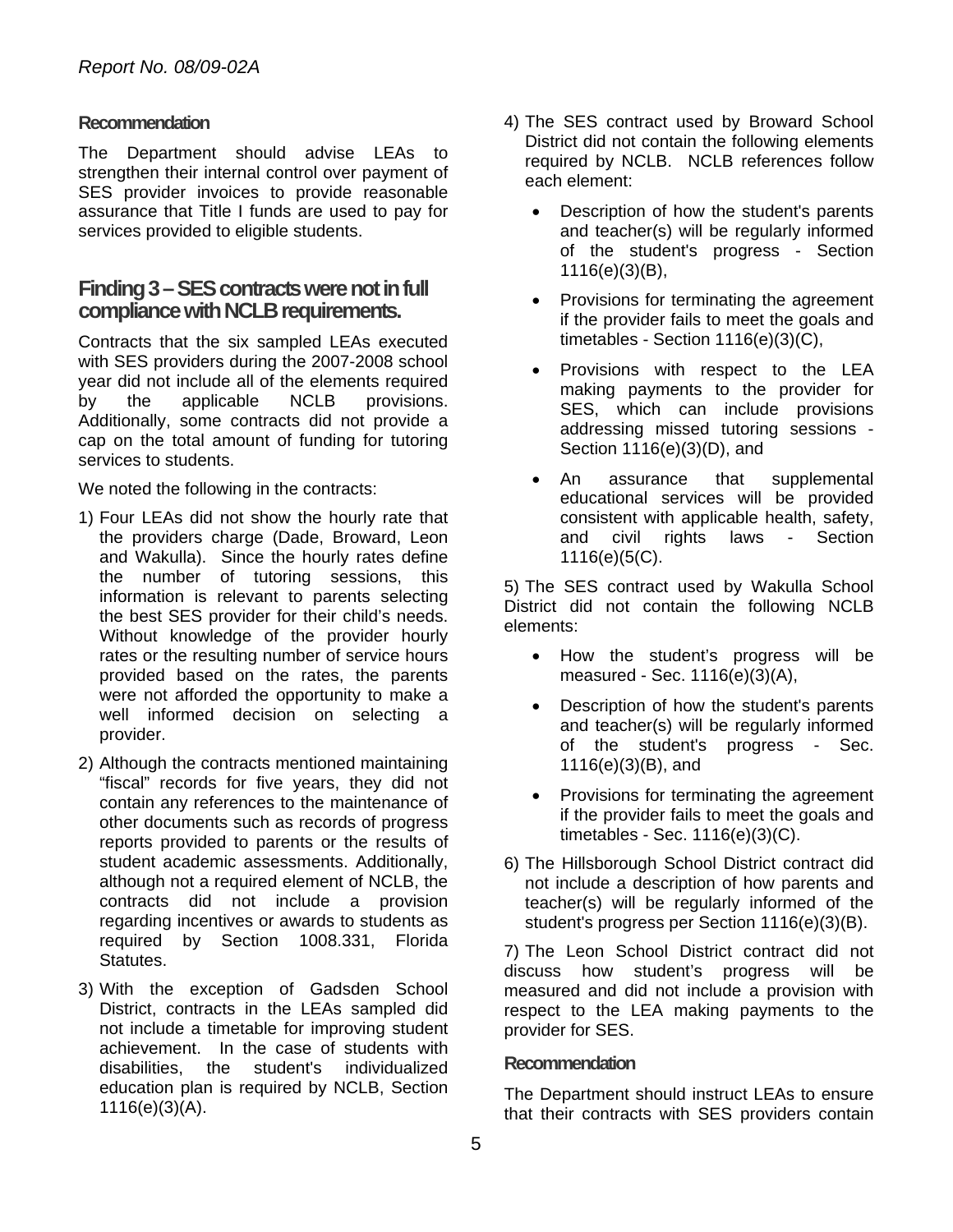all elements required by NCLB Section 1116. Specifically, the contract should include terms that address:

- the records that need to be maintained to demonstrate compliance with contract terms and Federal requirements,
- how billing and payment will be handled,
- the required signatures for the attendance records,
- the hourly fees that providers charge, or the number of service hours which can be provided based on fess, and
- a provision that providers and/or LEAs notify parents during provider selection process of service hours providers are willing to spend on each student based on the fees and funding available per student.

# **Closing Comments**

The Office of the Inspector General would like to recognize and acknowledge Department staff for their assistance during the course of this review. Our fieldwork was facilitated by the cooperation and assistance provided by all personnel involved.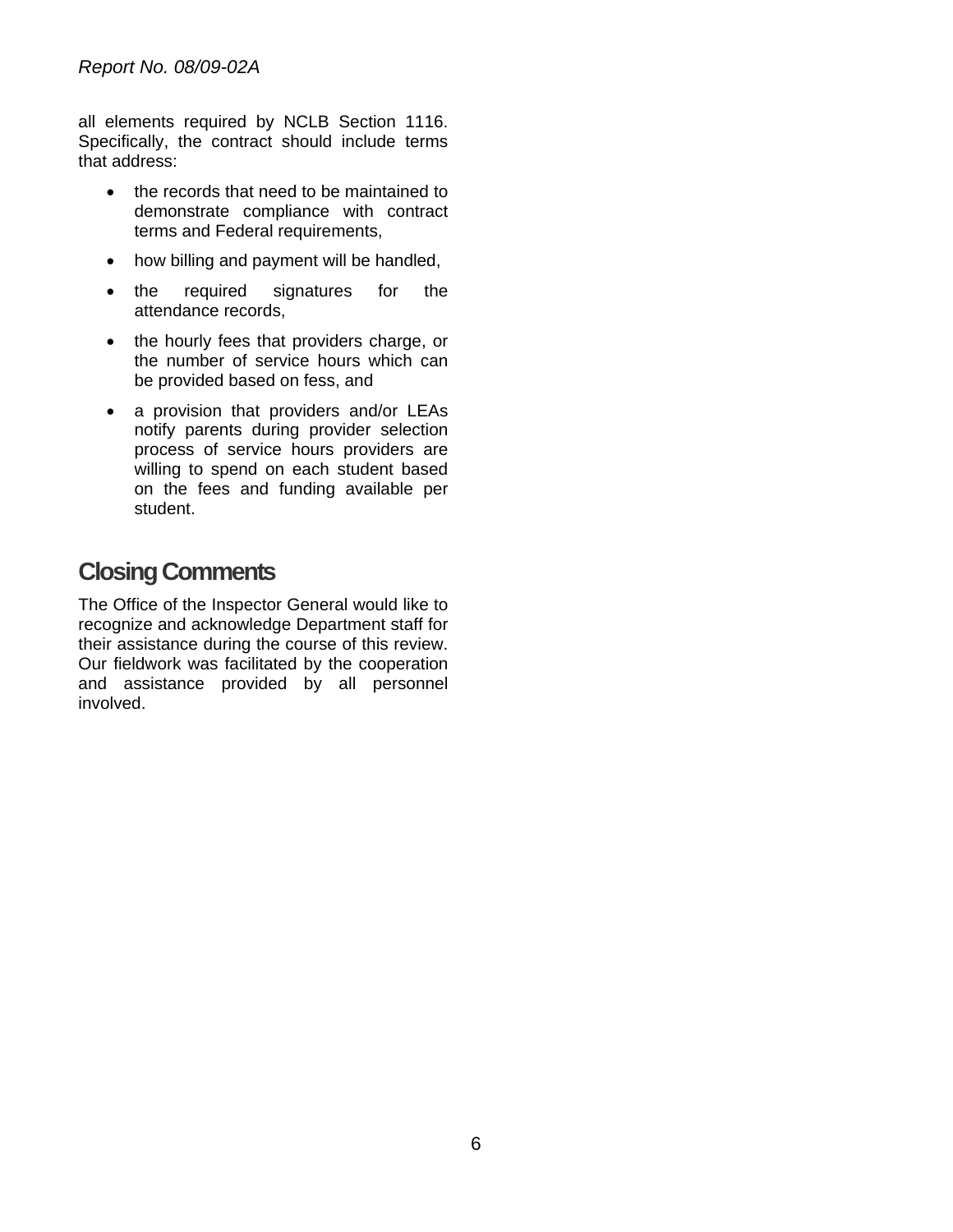# **FLORIDA DEPARTMENT OF EDUCATION**

**STATE BOARD OF EDUCATION** 

*Members*  **PETER BOULWARE DR. AKSHAY DESAI ROBERTO MARTÍNEZ JOHN R. PADGET KATHLEEN SHANAHAN LINDA K. TAYLOR** 



**Dr. Eric J. Smith T. WILLARD FAIR,** *Chairman* **Commissioner of Education Commissioner of Education** 



### **M E M O R A N D U M**

| DATE:           | June 22, 2009                                              |
|-----------------|------------------------------------------------------------|
| TO:             | Ed Jordan, Inspector General                               |
| <b>FROM:</b>    | Frances Haithcock, K-12 Chancellor                         |
| CC:             | Martha Asbury, Nikolai Vitti, Lisa Bacen                   |
| <b>SUBJECT:</b> | Audit of Supplemental Educational Services (OIG 08/09-02A) |

This memorandum provides response to your audit of Supplemental Educational Services and the recommendations contained in your report dated May 21, 2009, Audit Number 08/09-02A.

I would like to thank you and the audit staff for working with the Bureau of Student Assistance throughout the audit process. We hope that as a result of your audit recommendations, the changes made in processes and procedures will result in highly effective and efficient delivery of Supplemental Educational Services (SES). Following are the Findings, Recommendations, and Responses.

**Finding 1 - Certain Local Education Agencies reviewed did not comply fully with the parental notification provisions of NCLB.** 

**Recommendation: The Department should direct Local Educational Agencies (LEAs) to enhance public notification of how the low performing school compares in terms of academic achievement to other schools served by the LEA. The notification should also discuss what schools identified for improvement are doing to address the problem of low achievement, and how parents can become involved in addressing the academic issues that caused the school to be identified for improvement.**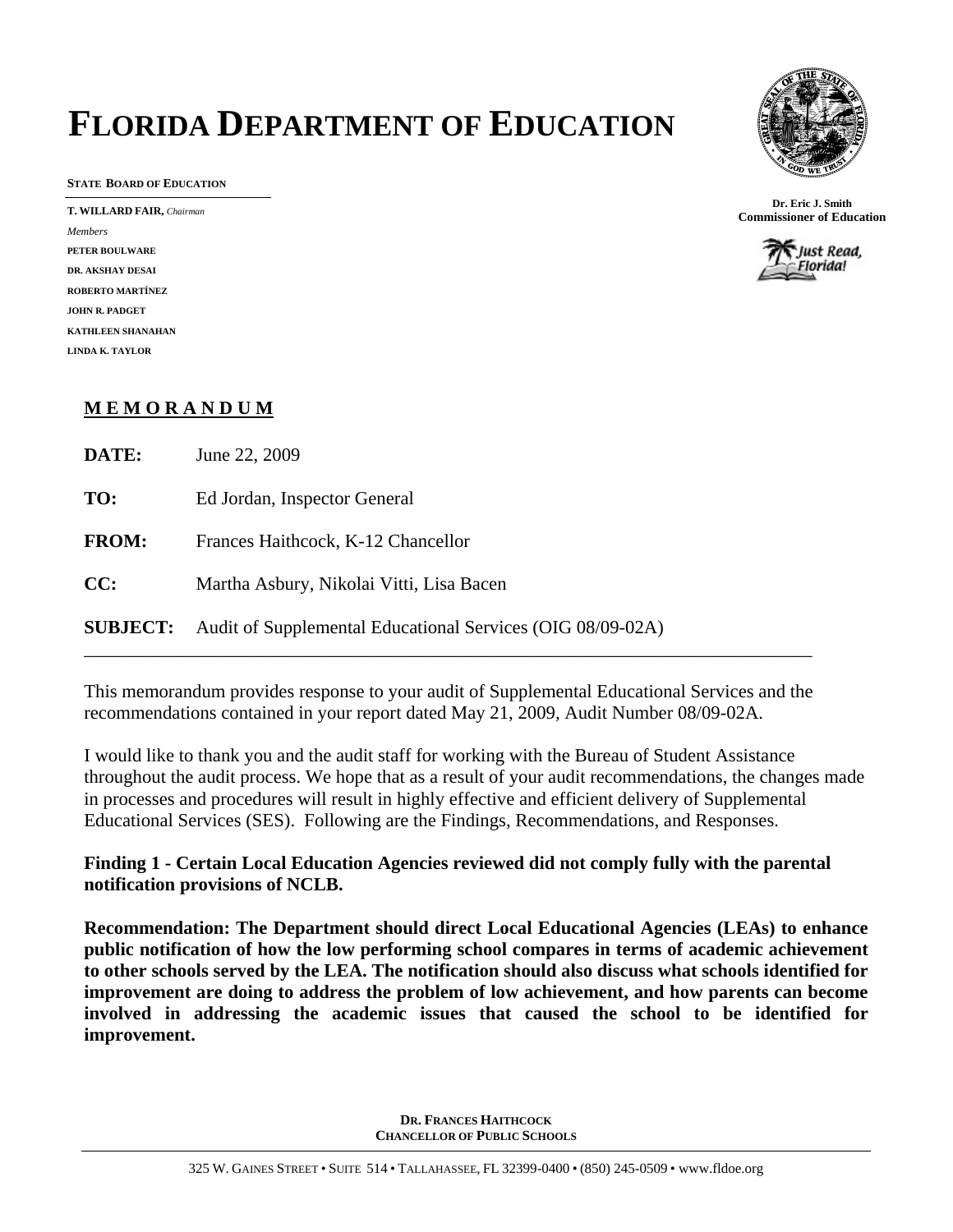### **The Department also should explore ways to improve the SES letter by consistently identifying providers and describe the qualifications and evidence of effectiveness for each provider. This may include stating the number of service hours each is willing to provide based on their fees.**

### Response:

The Department will update its parent notification templates to ensure all required elements are included and clearly delineated. In addition, the Department will review all district templates of such letters prior to dissemination and will strengthen its review of district letters during the monitoring process. Finally, as part of the monitoring process, the Department will require that all districts send dated copies of parent notifications related to choice with transportation and SES and will review said copies to ensure that parents are fully aware of the improvement status of their child's school and are able to make informed decisions about whether to transfer their child to a higher performing school or participate in SES.

You also recommend that the Department direct LEAs to enhance the notification component pertaining to "how the low performing school compares in terms of academic achievement to other schools served by the LEA." The Department contends that the current template and letters reviewed provide this information in a parent-friendly manner. The Department's suggested language for this component is, "Compared to other schools in the district \_\_\_\_\_\_\_\_ school has less students doing well in reading/ mathematics/writing." We feel that this statement is easily understandable by parents and provides concise information about how the school compares to other schools in the LEA in regard to academic achievement. It was suggested that we require districts to provide a listing of the academic achievement of all schools in the district. The Department will encourage LEAs to include a chart that, at the minimum, provides the percent of students scoring proficient in reading and mathematics at the school compared with the percent proficient in the LEA and state as a whole, as recommended in the US Department of Education's recent guidance on parent involvement and notifications.

Finally, you recommend that the Department include, in its template, information about the qualifications and effectiveness of providers by stating the number of service hours each provides. The Department is collecting information regarding those providers that will offer SES for a minimum of 20 hours and will report that information in its provider directory available for district and parent use.

### **Finding 2- Certain LEAs we sampled lacked adequate internal controls over the payment process for provider invoices.**

**Recommendation: The Department should advise LEAs to strengthen their internal control over payment of SES provider invoices to provide reasonable assurance that Title I funds are used to pay for services provided to eligible students.** 

### Response:

The Department has provided guidance to LEAs on contract terms for provider payment for services, including verification of attendance records, in its Contract Management Technical Assistance Paper. However, due to variations in district legal and contractual requirements, variations do exist regarding controls over the payment process for providers. The Department will revise its guidance to include a menu of specific strategies that LEAs must use to verify attendance, including, as recommended, parent signatures. However, given the complications of having parents sign attendance records, the Department